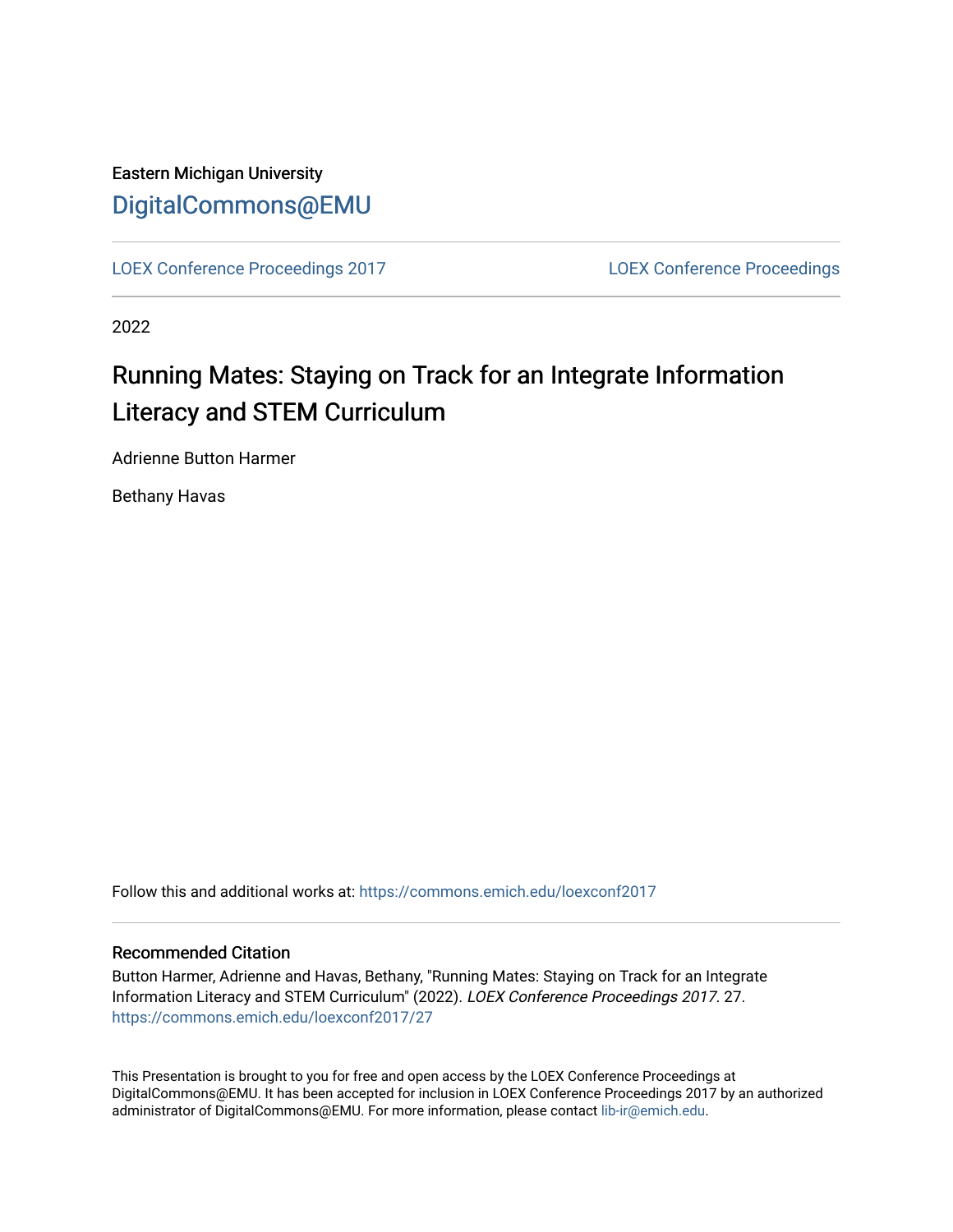# **RUNNING MATES: STAYING ON TRACK FOR AN INTEGRATED INFORMATION LITERACY AND STEM CURRICULUM**

### **ADRIENNE BUTTON HARMER AND BETHANY HAVAS**

What treatment options are available for Alzheimer's? How are prime numbers involved in Internet security and encryption? Can computers keep getting faster? When will I have a robot butler? Will we ever cure cancer? Can we live forever? Where does the scientific information to answer these questions come from? How is it produced and disseminated? What makes one piece of information more useful than another? How do I find the scientific and technological information I need? How do I determine if this information is trustworthy? The essential skills and understandings necessary to both ask and answer these questions are the building blocks of both science and information literacy. In today's knowledge economy, with its emphasis on science, technology, engineering, and math (STEM) education and workforce development, it is essential that educators work to help students develop the science and information literacy understandings and abilities necessary to successfully navigate the emerging information landscape (National Academies of Sciences, Engineering, and Medicine, 2016; Swanson & Jagman, 2015, Priest, 2014).

Particularly in the current climate of information abundance and information overload, where accusations of "fake news" and the polarization and politicization of information sources abound, where for every fact there is an "alternative fact" a click away, and when prevailing wisdom seems to suggest that we live in a post-truth or post-fact world, science and information literacy competencies are more important than they have ever been before (Priest, 2013; Swanson & Jagman, 2015; Weinberger, 2014). This is compounded by the fact that scientific and technological research, data, information, and knowledge are being produced in exciting and innovative ways, making it increasingly more difficult for students to ascertain the validity and utility of information available to them (Badke, 2015; Priest, 2013; Weinberger, 2014). This challenge is particularly sensitive for STEM college students who are caught between faculty who expect them to understand and move comfortably within the traditional academic forms of information production, dissemination, and evaluation, and the new and emerging ways in which they act as creators, as well as consumers, of STEM information. In particular, educators need to equip STEM students with the science and information literacy competencies needed to participate in the processes of critical thinking and reasoned and informed discourse that is necessary to succeed in the classroom, in the workforce, and as lifelong learners who are meaningfully engaged with the creation, production, sharing, and discovery of information and knowledge in the digital age (ACRL, 2015; Asher, 2015; Bruce, 2004; Kellner & Share, 2007).

#### **THE GEORGIA GWINNETT COLLEGE LIBRARY INFORMATION LITERACY OMNIBUS**

Information literacy has recently been redefined by the Association of College and Research Libraries' Framework for Information Literacy in Higher Education (Framework) as the "set of integrated abilities encompassing the reflective discovery of information, the understanding of how information is produced and valued, and the use of information in creating new knowledge and participating ethically in communities of learning" (ACRL, 2015, p.2). To be information literate means that one has the ability to identify when information is needed, to locate and access information, to evaluate and think critically about information, and to effectively and ethically use information as both a consumer and a creator (AAC&U, n.d.).

In reading and thinking about the new conceptual understandings, knowledge practices, and dispositions that the Framework introduced, it became apparent that an overhaul of the existing information literacy program at the Georgia Gwinnett College (GGC) Daniel J. Kaufman Library was needed. To that end, the Research Services faculty librarians began to develop what would eventually become the GGC Library Information Literacy Omnibus. The Omnibus is a living document that aligns and scaffolds the many definitions, performance indicators, knowledge practices, dispositions, and milestones from the ACRL Standards for Information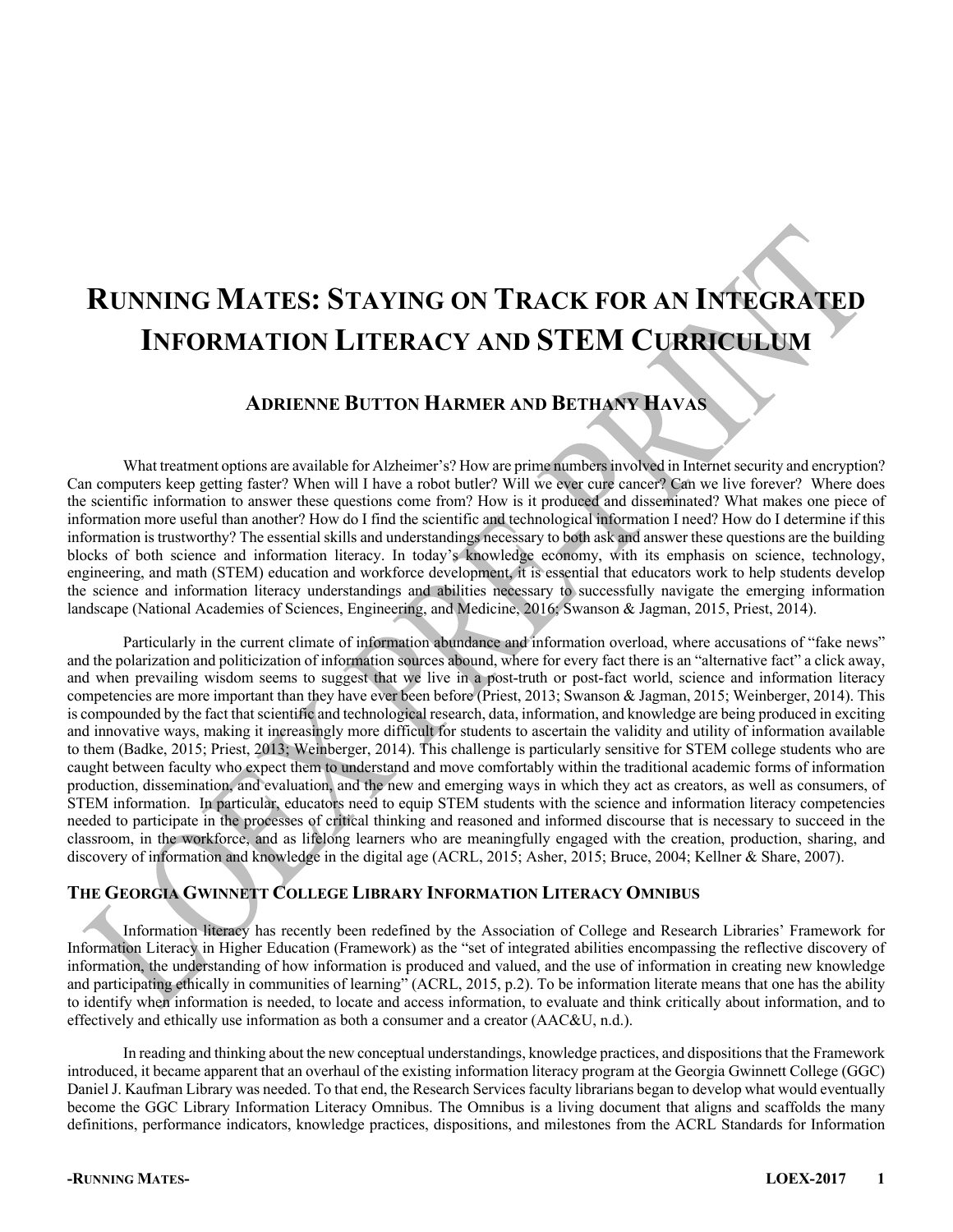Literacy, the ACRL Framework, and the AAC&U Information Literacy VALUE rubric to the GGC institutional and disciplinary student learning goals across the curriculum, by major, and within individual courses and classes.

The Omnibus serves as the foundation from which GCC Kaufman Library Research Services faculty librarians collaborate with various disciplines and curricular programs on campus to embed information literacy into and across the curriculum. One of our most successful partnerships is with the STEM faculty in the GGC School of Science and Technology, particularly the Information Technology and Chemistry disciplines. The Kaufman Library Research Services faculty and the STEM faculty have worked together for nine years to embed information literacy into three required general education courses, two introductory sequenced lecture and laboratory chemistry courses (CHEM 1211 & CHEM 1212) required for all STEM majors and an introductory information technology course (ITEC 1001) required for all GGC graduates. The Research Services librarians' work to adopt and adapt the Framework and the resultant creation of the Omnibus has revitalized these cooperative efforts and has led to major revisions of our collaborative information literacy initiatives. The library and disciplinary faculty worked together to identify and align our common student learning outcomes, to design and develop innovative instructional methods and technological tools, and to implement and evaluate a new series of STEM information literacy learning activities and assessments.

The resulting STEM information literacy initiative was developed using several interconnected theories and related practical models of instructional design. The process was influenced in part by Wiggins and McTighe's (2005) *Understanding by Design* and their model of backwards design. This model begins by identifying the enduring understandings and essential questions that frame the purpose of the intervention and in determining what students will know and be able to do as a result of participating in the intervention. The second step in this model is to decide what authentic assessments (performance tasks, written responses, selfassessments, etc.) will provide evidence of student learning. Finally, the learning plan that will guide students to mastery of the assessments and the content is developed.

The design of the initiative was also influenced by Dee Fink's (2013) *Creating Significant Learning Experiences*. The relevant parts of the design model for this intervention are establishing learning goals, designing authentic mechanisms for feedback and instruction, and developing teaching and learning activities. Both of these models were used in conjunction as part of the larger design process based on the ADDIE model of instructional design. The ADDIE model is a comprehensive and widely used model of instructional design that connects and extends the components of the backwards design and significant learning design. The ADDIE model consists of five phases: analysis, design, development, implementation, and evaluation (Davis, 2013). Figure 1 indicates the ways in which these three models of instructional design are aligned and integrated with one another.

#### **Figure 1: <Placeholder; Editors will place Table here in final doc>**

The ADDIE model provided the foundation for the holistic design and development of the scaffolded STEM information literacy initiative. An examination of each phase and how it was applied to the development of the initiative follows.

#### **ANALYZE INFORMATION LITERACY LEARNING GOALS & OUTCOMES FOR STEM COURSES**

In this phase the GGC Library and STEM faculty collaborated to determine the goals and desired outcomes of the science and information literacy learning experience (Davis, 2013). This process of analysis focused on determining what enduring understanding, essential questions, knowledge and skills comprised the learning goals of the related learning experience and on specifying the goals for the instruction and the student learning outcomes to be achieved (Gross, Latham, & Armstrong, 2012; Wiggins & McTighe, 2005). The enduring understandings, essential questions, and associated student learning outcomes were drawn from the Omnibus, the CHEM 1211, CHEM 1212, and ITEC 1001 course goals, and the GGC Integrated Educational Experience goals. An example of this alignment is shown in Table 1.

#### **Table 1: <Placeholder; Editors will place Table here in final doc>**

#### **DESIGN OF INSTRUCTIONAL PLAN FOR CHEM 1211, CHEM 1212, AND ITEC 1001**

In this phase "an outline of instructional strategies is created and learning activities and assessment are determined" (Davis, 2013, p. 205). This phase of the STEM information literacy initiative was designed using the ARCS model of motivational design. This model is a framework that can be used in conjunction with instructional design to increase both intrinsic and extrinsic motivation for learning and to improve information acquisition and retention (Hess, 2015). The ARCS model consists of four overlapping categories: attention, relevance, confidence, and satisfaction. Each of these categories is has a number of subcategories and related process questions as detailed in Figure 2.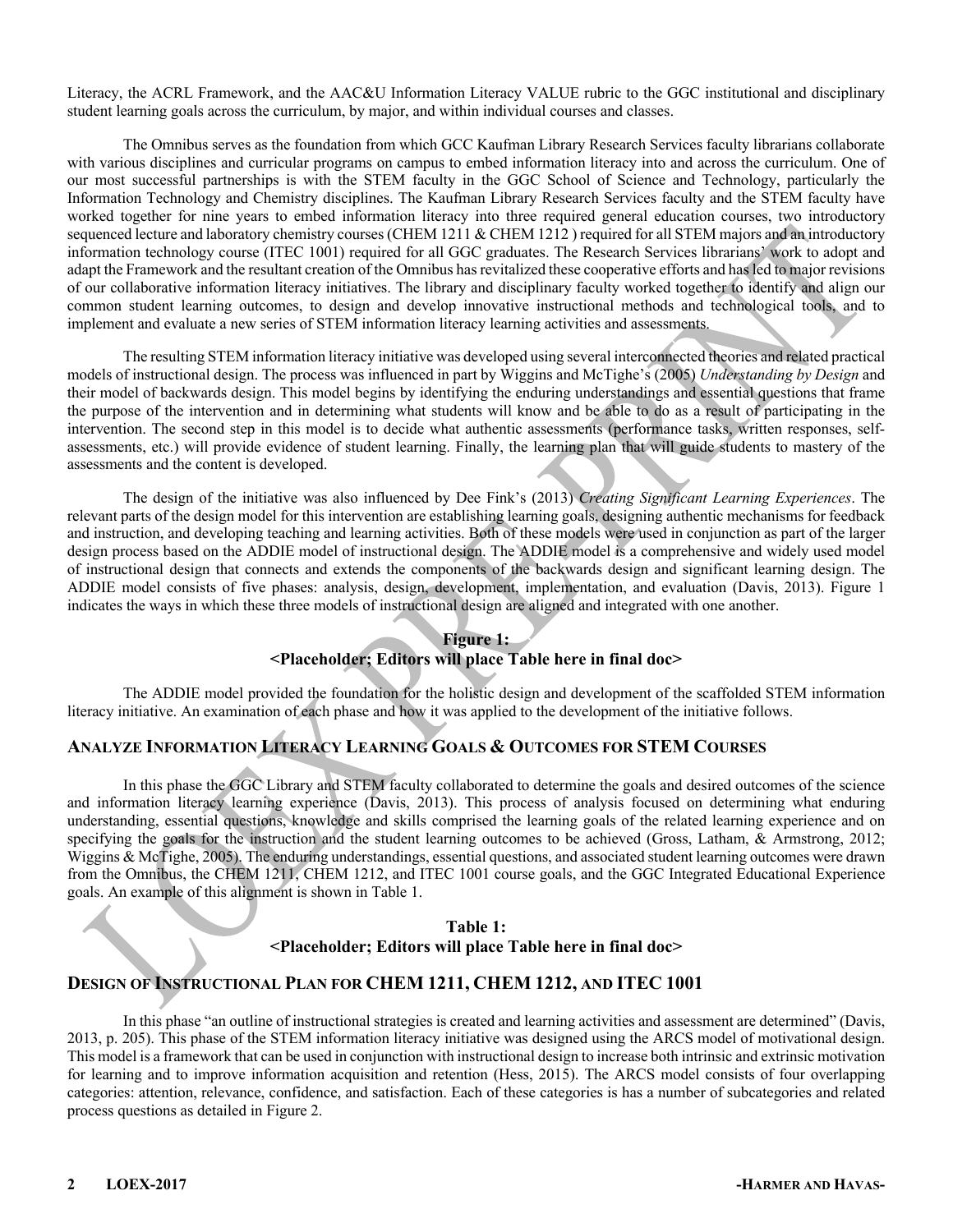#### **Figure 2: <Placeholder; Editors will place Table here in final doc>**

These process questions and categories were used to enhance the design of the information literacy sessions. As Keller (1987) points out, the purpose of motivational design is to complement instructional design so that the content is engaging and interesting. This is especially important for motivating learning in the information literacy classroom, where students generally lack motivation for learning because they assume they already know the material to be covered, are overconfident in their searching abilities, and regard the content as essentially boring or irrelevant (Asher, 2015; Cole, Napier, & Marcum, 2015; Gross & Latham, 2012; Hess, 2015; ).

Wiggins and McTighe (2005) and Fink (2013) recommend that after determining what you want students to learn, the next step should be determining how to assess learning. The Kaufman Library and STEM faculty determined that the information literacy components of these courses should have four parts: a pre-class assignment in which students conduct guided searches in order to answer specific questions, in-class activities that reinforce and expand on the understandings and skills introduced in the pre-class component, and both a post-test and a written reflection to gauge students' learning. Once the design plan for the teaching and learning activities and assessments was completed, the next phase was to develop the supporting course materials.

#### **DEVELOPMENT OF SUPPORTING MATERIALS**

The most essential item to develop in order to support student learning was a specific LibGuide for each course. Each LibGuide is tailored to the most relevant resources for students in that course, and so the guide itself becomes a source from which other course assignments can be created. Each guide contains categorical tabs for types of resources—articles, books, websites, and so on—and each tab contains information, links, multimedia materials, widgets, and suggestions to help students find appropriate material.

Once the course's LibGuide was in place, instruction librarians and course instructors worked together to create assignments based on the shared outcomes that were determined during the Analysis phase of the ADDIE process. For example, the initial assignment given to CHEM students took the form of a worksheet, which contained instructions to complete searches for many kinds of resources from the LibGuide. Through further iterations of ADDIE, the assignment evolved into digital formats: first, a quiz embedded into the students' course management system, which was easier to disseminate and collect than the original worksheet format. Then the assignment evolved further into an online guided quiz using Guide on the Side (http://code.library.arizona.edu/).

Guide on the Side has many advantages over the previous iterations of the assignment, and it continues to be the preferred format for both Library and STEM faculty. This teaching tool provides a link that students click on to open a browser window that contains assignment information and questions arranged adjacent to a live instance of the Library's website. As students click through the prompts in the Guide on the Side window, they also carry out the requested searches and navigation on the live website in the adjacent window. This design allows Guide on the Side assignments to be easily and quickly edited, without any changes made to access instructions.

#### **IMPLEMENTATION & EVALUATION OF THE STEM INFORMATION LITERACY INITIATIVE**

The redesigned initiatives for information literacy in CHEM 1211 and ITEC 1001 were piloted in the Fall 2016 and the Spring 2017 semesters in two sections of ITEC 1001 and in all 56 sections of CHEM 1211. Following Fink's (2013) model for creating significant learning opportunities, the STEM information literacy initiative is being evaluated by asking the following questions:

- Did the information literacy instruction provide foundational knowledge?
- Did the information literacy instruction provide opportunities for practical application?
- Did the information literacy instruction encourage students to integrate learning with other academic and personal experiences?
- Did the information literacy instruction encourage students to find value in becoming more Google literate?
- Did the information literacy instruction help students learn more about how they learn and encourage other metacognitive habits?

These questions will be answered using data from the pre-class assignment, the post-class assessment, and the written reflections. As the pilot program has recently drawn to a close, evaluation is in the early stages. Library and STEM faculty will continue working together to analyze the data and apply their findings to the next iteration of the STEM information literacy initiative.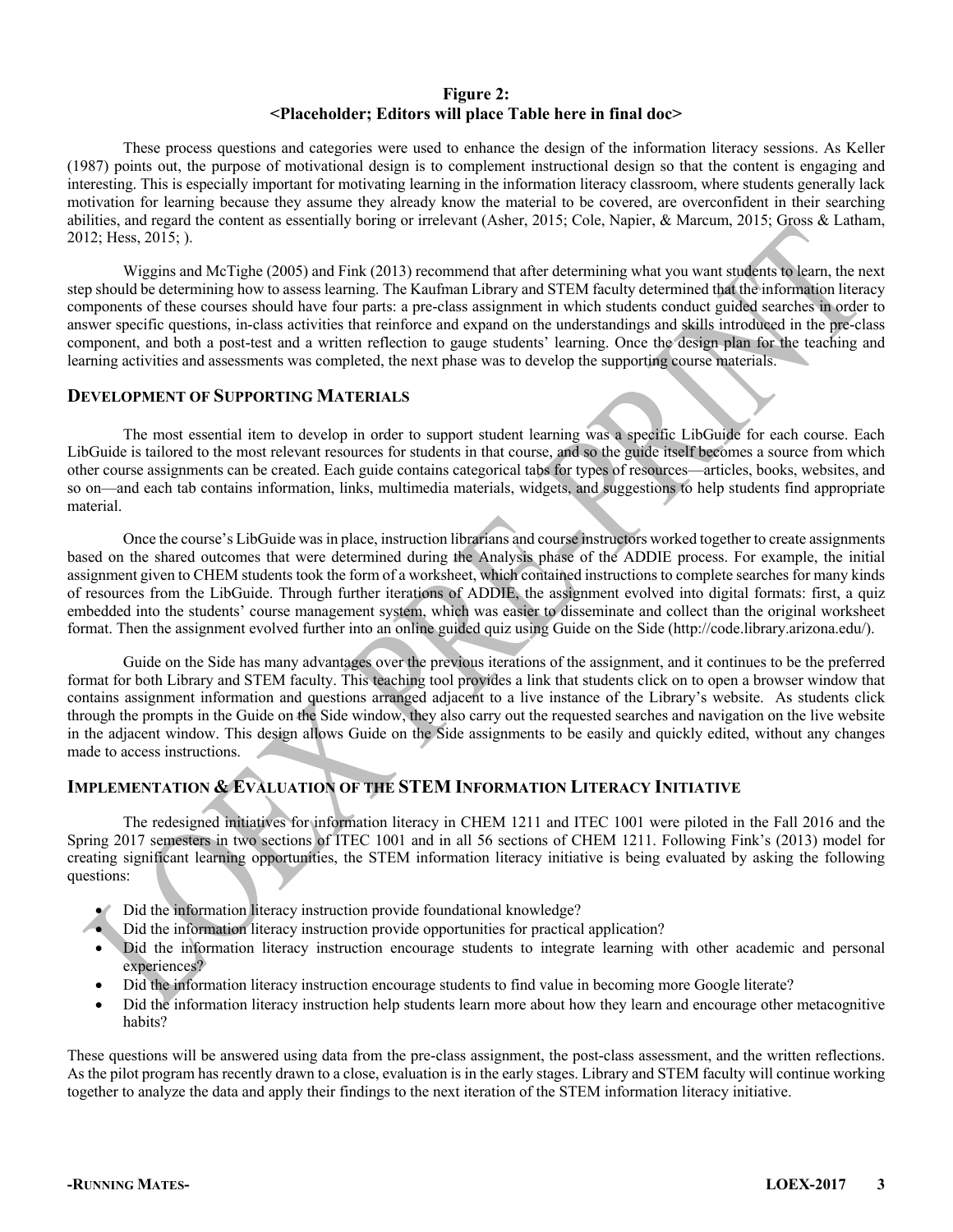#### **REFERENCES**

- Asher, A. (2015). Search epistemology: Teaching students about information discovery. In T. Swanson & H. Jagman (Eds.), *Not just where to click: Teaching students how to think about information* (pp. 139-154). Chicago: Association of College and Research Libraries.
- Association of American Colleges & Universities. (n.d.). *Information literacy VALUE rubric.* Retrieved from https://www.aacu.org/value/rubrics/information-literacy
- Association of College & Research Libraries. (2015). *Framework for information literacy in higher education.* Retrieved from http://www.ala.org/acrl/sites/ala.org.acrl/files/content/issues/infolit/Framework\_ILHE.pdf
- Badke, W. B. (2015). Expertise and authority in an age of crowdsourcing. In T. Swanson & H. Jagman (Eds.), *Not just where to click: Teaching students how to think about information* (pp. 191-215). Chicago: Association of College and Research Libraries.
- Bruce, C. S. (2004, June) Information literacy as a catalyst for educational change. A background paper. In P.A.Danaher (Ed.), *Lifelong Learning: Whose responsibility and what is your contribution?* Proceedings of the 3rd International Lifelong Learning Conference. Yeppoon, Queensland.
- Cole, A., Napier, T., & Marcum, B. (2015). Generation Z: Facts and fictions. In T. Swanson & H. Jagman (Eds.), *Not just where to click: Teaching students how to think about information* (pp. 139-154). Chicago: Association of College and Research Libraries.
- Davis, A. L. (2013). Using instructional design principles to develop effective information literacy instruction: The ADDIE model. *College & Research Libraries News, 74*(4), 205-207.
- Fink, L. D. (2013). *Creating significant learning experiences: An integrated approach to designing college courses.* San Francisco: Jossey-Bass.
- Gross, M., & Latham, D. (2012). What's skill got to do with it?: Information literacy skills and self-views of ability among first-year college students. *Journal of the American Society for Information Science and Technology, 63*(3), 574-583.
- Hess, A. N. (2015). Motivational design in information literacy instruction. *Communications in Information Literacy, 9*(1), 44-59.
- Keller, J. (1987). Development and use of the ARCS model of instructional design. *Journal of Instructional Development, 10*(3), 2- 10. Retrieved from http://www.jstor.org.proxy.kennesaw.edu/stable/30221294
- Kellner, D., & Share, J. (2007). Critical media literacy, democracy, and the reconstruction of education. In D. Macedo & S.R. Steinberg (Eds.), *Media literacy: A reader* (pp. 3-23). New York: Peter Lang Publishing.
- National Academies of Sciences, Engineering, and Medicine. (2016). *Science Literacy: Concepts, Contexts, and Consequences.* Washington, DC: The National Academies Press. doi:https://doi.org/10.17226/23595.
- Priest, S. (2013). Critical science literacy: What citizens and journalists need to know to make sense of science. *Bulletin of Science, Technology & Society, 33*(5-6), 138-145.
- Swanson, T. & Jagman, H. (Eds.). (2015). *Not just where to click: Teaching students how to think about information.* Chicago: Association of College and Research Libraries.
- Weinberger, D. (2014). *Too big to know: Rethinking knowledge now that the facts aren't the facts, experts are everywhere, and the smartest person in the room is the room.* New York: Basic Books.

Wiggins, G. P., & McTighe, J. (2005). *Understanding by design.* Alexandria, VA: ASCD.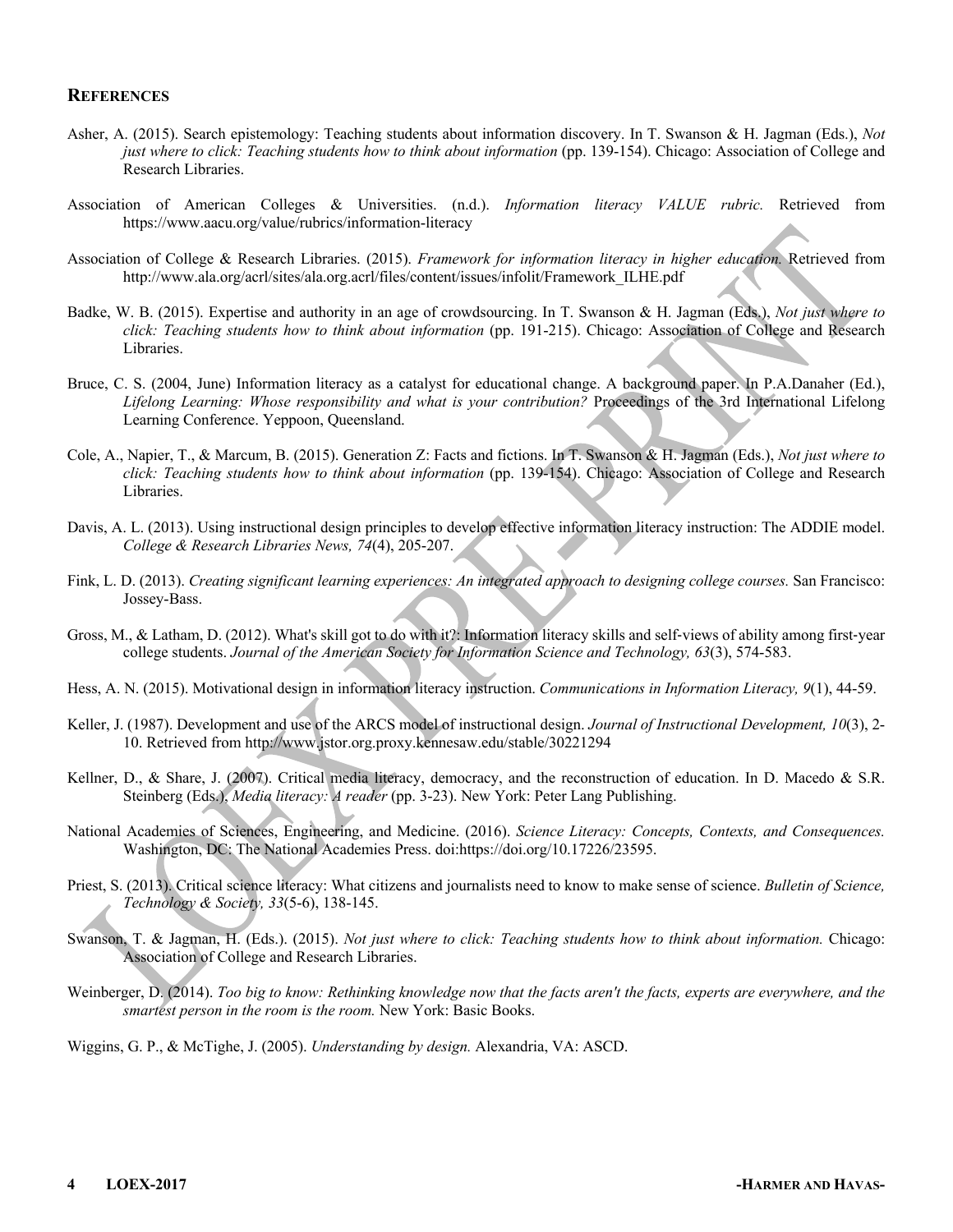#### **FIGURE 1 - INTEGRATED INSTRUCTIONAL DESIGN MODELS**



## **TABLE 1 - ITEC 1001 INFORMATION LITERACY STUDENT LEARNING OUTCOMES**

| ITEC 1001 Course Goals<br>2. Describe the ethical issues surrounding the<br>uses of digital information.      | <b>ITEC Program Goals</b><br>4.9 | <b>GGC IEE Goals</b><br>2, 3, 6 | IL SLO<br>1. Critically evaluates contributions made                                                                                                                                                                                            |
|---------------------------------------------------------------------------------------------------------------|----------------------------------|---------------------------------|-------------------------------------------------------------------------------------------------------------------------------------------------------------------------------------------------------------------------------------------------|
|                                                                                                               |                                  |                                 |                                                                                                                                                                                                                                                 |
|                                                                                                               |                                  |                                 | by others in participatory information<br>environments to determine reliability,<br>accuracy, validity, authority, timeliness,<br>and point of view or bias of information<br>found.                                                            |
| 5. Acquire basic knowledge of computer<br>security, protection mechanisms and privacy<br>threats on Internet. | 4, 6, 8, 9                       |                                 | 2. Understands how the commodification<br>of their personal information and online<br>interactions affects the information they<br>receive and the information that is<br>produced or disseminate online, including<br>information they create. |
|                                                                                                               |                                  |                                 | 3. Makes informed choices regarding their<br>online actions in full awareness of issues<br>related to privacy and the<br>commodification of personal information.                                                                               |